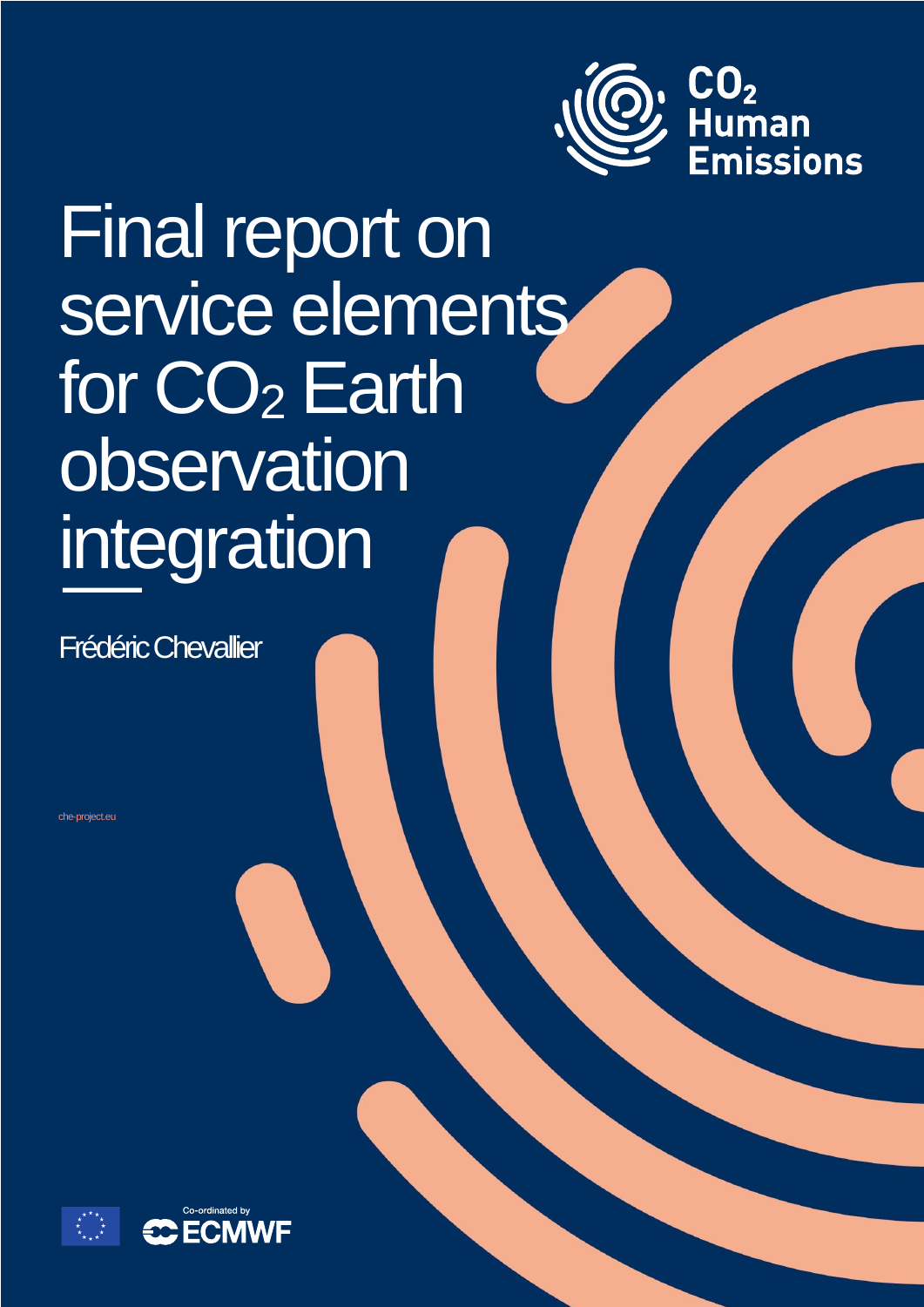

# **D5.2 Final report on service elements for CO<sup>2</sup> Earth observation integration**

| <b>Dissemination Level:</b>       | Public                    |
|-----------------------------------|---------------------------|
|                                   |                           |
| Author(s):                        | Frédéric Chevallier (CEA) |
| Date:                             | 30/10/2020                |
| <b>Version:</b>                   | 1.O                       |
| <b>Contractual Delivery Date:</b> | 30/09/2020                |
| <b>Work Package/Task:</b>         | WP5/T5.1                  |
| <b>Document Owner:</b>            | CEA/LSCE                  |
| Contributors:                     | <b>CEA/LSCE</b>           |
| Status:                           | Final                     |

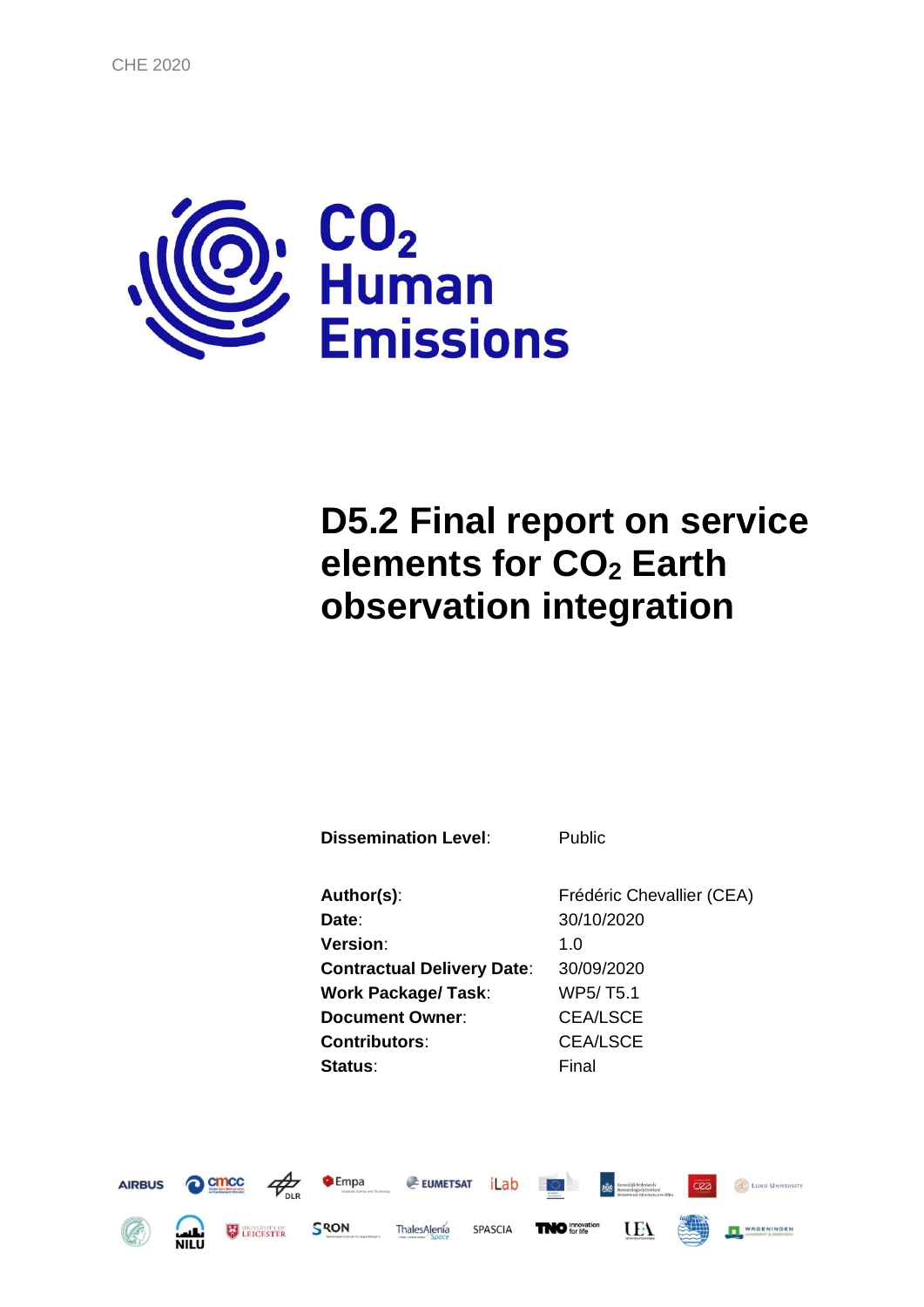

# **CHE: CO2 Human Emissions Project**

**Coordination and Support Action (CSA) H2020-EO-3-2017 Preparation for a European capacity to monitor CO2 anthropogenic emissions**

**Project Coordinator:** Dr Gianpaolo Balsamo (ECMWF) **Project Start Date:** 01/10/2017 **Project Duration:** 39 months

**Published by the CHE Consortium**

**Contact:** ECMWF, Shinfield Park, Reading, RG2 9AX, [gianpaolo.balsamo@ecmwf.int](mailto:gianpaolo.balsamo@ecmwf.int)



The CHE project has received funding from the European Union's Horizon 2020 research and innovation programme under grant agreement No 776186.

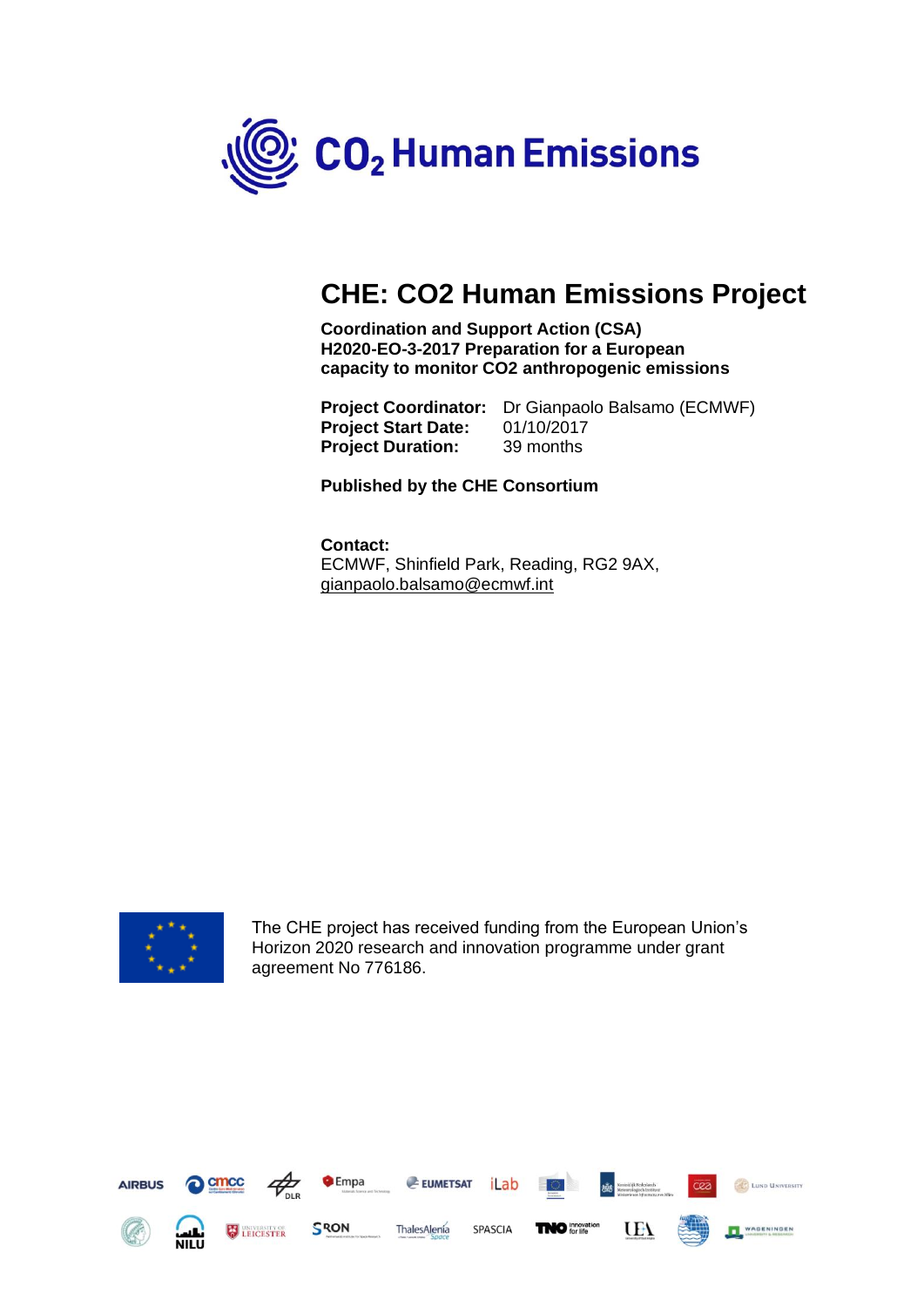# **Table of Contents**

| 1 |       |  |
|---|-------|--|
| 2 |       |  |
|   | 2.1   |  |
|   | 2.2   |  |
|   | 2.2.1 |  |
|   | 2.2.2 |  |
|   | 2.2.3 |  |
| 3 |       |  |
|   | 5.1   |  |
|   | 5.2   |  |
|   | 5.3   |  |
|   | 5.4   |  |
|   | 5.5   |  |
| 4 |       |  |
| 5 |       |  |
|   |       |  |
| 6 |       |  |
|   |       |  |

# **Tables**

| Table 1: Implementation priorities linked to the domain (global, regional, local) and stream for |
|--------------------------------------------------------------------------------------------------|
| application in the prototype: Near Real Time (NRT) and re-analysis (RA). An estimate of          |
|                                                                                                  |
| Table 2: Research priorities linked to the domain (global, regional, local) and stream for       |
| application in the prototype: Near Real Time (NRT) and re-analysis (RA). An estimate of          |
|                                                                                                  |
|                                                                                                  |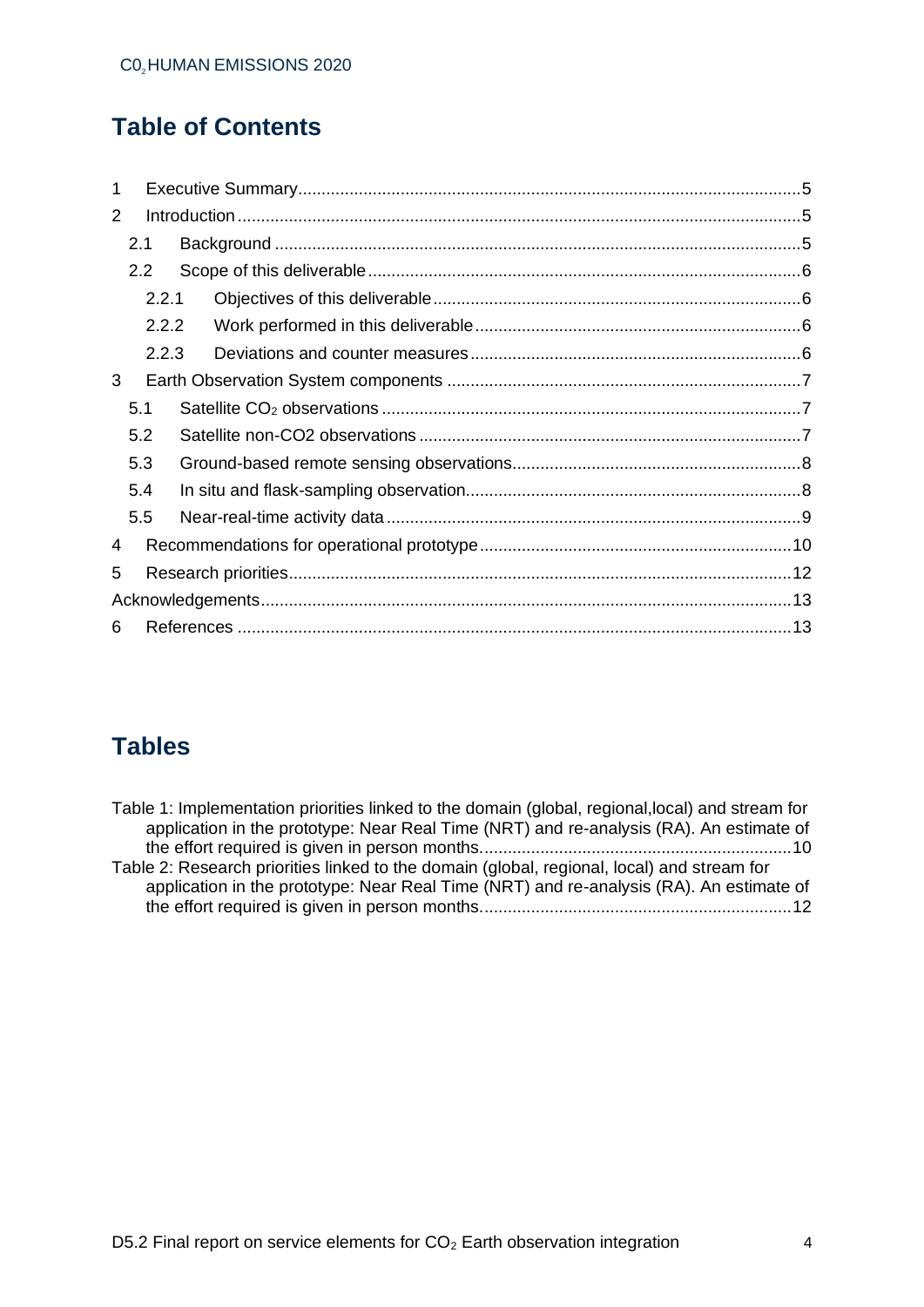## <span id="page-4-0"></span>**1 Executive Summary**

The present chapter puts relevant information from the Copernicus  $CO<sub>2</sub>$  Monitoring Mission Requirements Document and from the three reports of the Copernicus Expert group and of the Task forces in perspective in the context of the prototype system which is being designed in CHE. It successively discusses the satellite  $CO<sub>2</sub>$  retrievals, the satellite non- $CO<sub>2</sub>$ observations, the ground-based remote sensing observations, the in situ and flask-sampling observations, and near-real-time activity data. It highlights the large research needs for the identification of the role of each relevant Earth observation type in the Copernicus  $CO<sub>2</sub>$  support capacity system and for the modelling capability associated to the main ones.

### <span id="page-4-1"></span>**2 Introduction**

#### <span id="page-4-2"></span>**2.1 Background**

The CHE prototype aims at building a system to monitor the exchange of  $CO<sub>2</sub>$  and potentially other important man-made greenhouse gases like  $CH<sub>4</sub>$  between the Earth surface and the atmosphere with the use of observations (mostly in the atmosphere), models and prior information including the specification of their uncertainties. The system is designed to support the Paris Agreement and follows the directive of the EC as described by Task Forces on  $CO<sub>2</sub><sup>1</sup>$ . The general rationale and strategy for the CHE prototype is provided in D5.9, stemming from the discussions in the first WP5 workshop (Reading, 25-26 September 2019). The main challenges will be explored with the following recommendations:

- **Multi-scale** approach to monitor emission from point sources (power stations or industrial facilities), cities and countries using different model domains from global, regional to local and model resolutions (e.g. from 25 km to 100 m).
- **Multi-species** approach to detect and attribute the observed atmospheric signal to specific sources/sinks (e.g. natural and anthropogenic emissions with sectoral distribution).
- **Multi-stream** approach to support different applications and users with a near-real time stream focusing on shorter synoptic timescales designed to provide early warnings and give feedback to data producers, and a re-analysis stream that uses consolidated quality-controlled data, products and models with their associated uncertainties to estimate trends.

Earth observation, the topic of this chapter, is the gathering of information about the physical, chemical and biological systems of the Earth by natural- and man-made- environment monitoring<sup>2</sup>. The exploitation of Earth observations about atmospheric  $CO<sub>2</sub>$  will bring the primary added value of the Copernicus  $CO<sub>2</sub>$  support capacity compared to existing national greenhouse gas emission inventories that traditionally rely on national activity data only. Helped in particular by unprecedented satellite imagery means, the  $CO<sub>2</sub>$  support capacity for anthropogenic  $CO<sub>2</sub>$  emissions aims to supply extra evidence on the emissions levels and trends (Pinty et al., 2017, p. 7) that will be merged or contrasted with existing knowledge. Its

<sup>1</sup> <https://www.copernicus.eu/en/news/news/new-co2-green-report-2019-published>

<sup>2</sup> [https://www.earthobservations.org/g\\_faq.html](https://www.earthobservations.org/g_faq.html)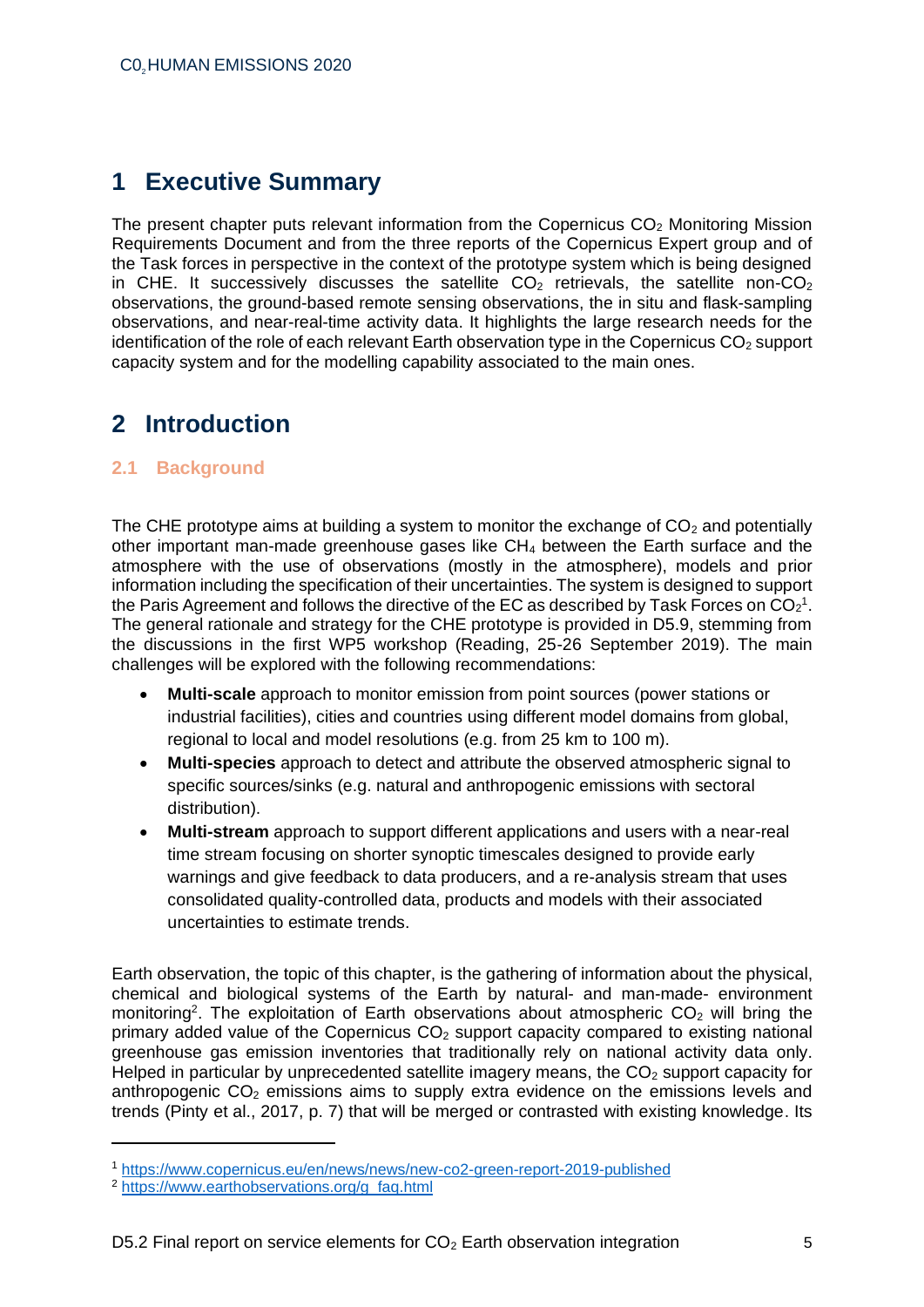scope will not be limited to  $CO<sub>2</sub>$  satellite imagery and will cover many types of Earth observations that are related to  $CO<sub>2</sub>$  emissions or to  $CO<sub>2</sub>$  dispersion in the atmosphere. Together, the various Earth observation types will drive and support a complex emissionestimation process at various spatial scales from the very local one (a few hectares) to the global one: the list of potentially-useful data is exceptionally long. CHE is currently exploring a relatively small number of ways to complete  $CO<sub>2</sub>$  observations with other types of Earth observations: radiocarbon, NO2, oxygen, solar-induced fluorescence, carbonyl sulfide, nightlight intensity and fraction of absorbed photosynthetically active radiation in the plant canopy. However, at this early stage of development of an operational  $CO<sub>2</sub>$  support capacity with unprecedented ambition, it is important to keep many more strategies open, at least as second choices. In the end, they may all play some role in the operational system but some of them will be directly assimilated in the  $CO<sub>2</sub>$  system while some will only be used at the pre- or postprocessing stage to better guide the Copernicus  $CO<sub>2</sub>$  support capacity or to characterize its skill. Weather observations form a typical example of this dilemma. Resolving it implies making choices on the modelling of uncertainty in the estimation problem (e.g., strong-constraint formulation vs. weak-constraint or coupled formulation of the data assimilation) that may dramatically affect the skill of the operational system.

The needs and requirements for Earth Observations in the future European  $CO<sub>2</sub>$  support capacity for anthropogenic  $CO<sub>2</sub>$  emissions have already been extensively discussed in a series of documents:

- The Copernicus CO<sub>2</sub> Monitoring Mission Requirements Document (Meijer et al., 2019)
- The three reports of the Copernicus Expert group and of the Task forces<sup>3</sup>

The present chapter does not aim at replacing or even paraphrasing those documents, but rather at putting their relevant information in perspective in the context of the prototype system which is being designed in CHE. It successively discusses the satellite  $CO<sub>2</sub>$  retrievals, the satellite non-CO<sub>2</sub> observations, the ground-based remote sensing observations, the in situ and flask-sampling observations, and the near-real-time activity data.

#### <span id="page-5-0"></span>**2.2 Scope of this deliverable**

#### **2.2.1 Objectives of this deliverable**

<span id="page-5-1"></span>In this report we aim at reviewing and assessing the options of available observations for the CHE prototype.

#### <span id="page-5-2"></span>**2.2.2 Work performed in this deliverable**

Synthesis of work performed in CHE WP1, WP3 and WP4, ESA MRD and Task Force  $CO<sub>2</sub>$  reports.

#### <span id="page-5-3"></span>**2.2.3 Deviations and counter measures**

Not applicable

<sup>3</sup> <https://www.copernicus.eu/en/news/news/new-co2-green-report-2019-published>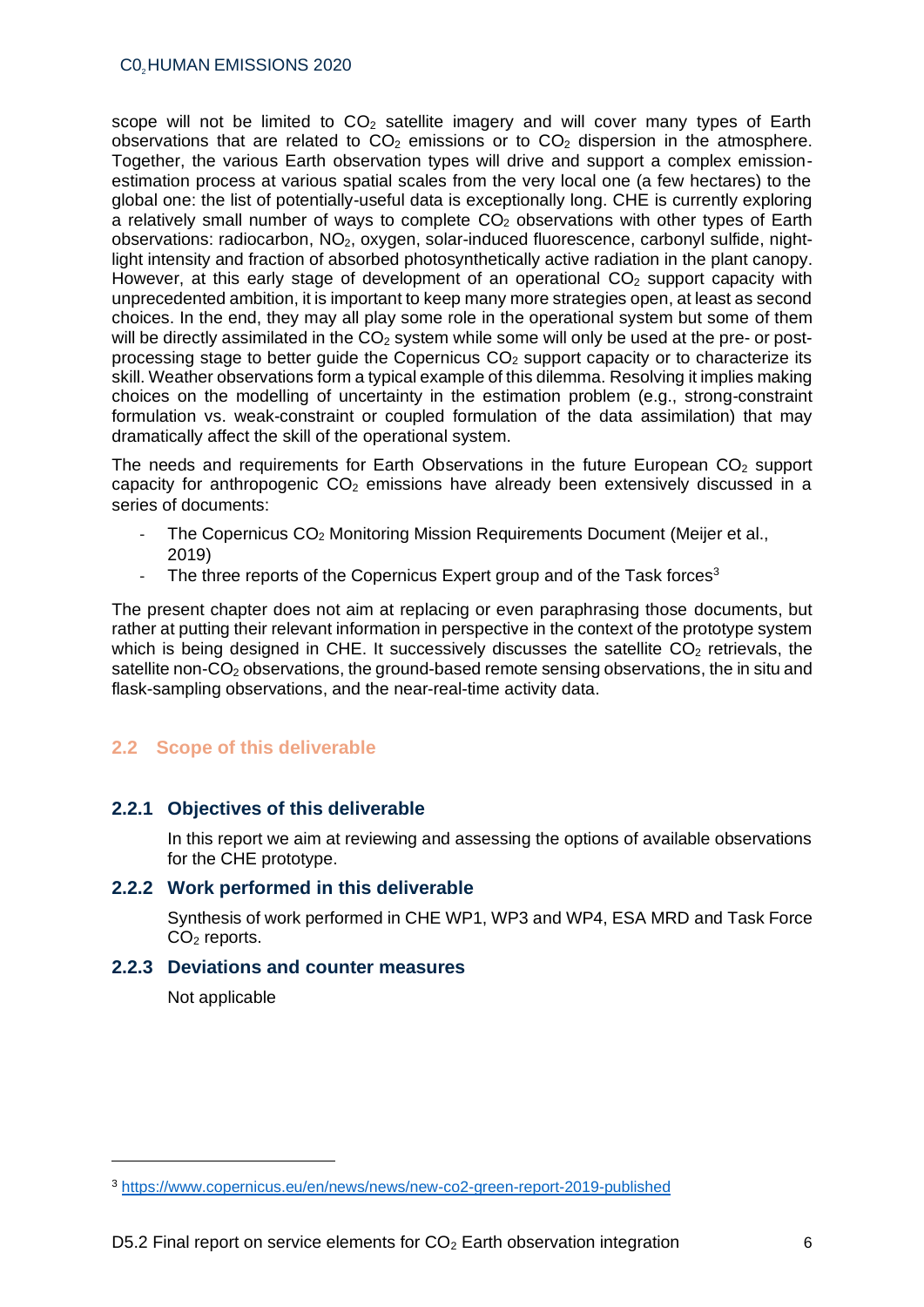# <span id="page-6-0"></span>**3 Earth Observation System components**

#### <span id="page-6-1"></span>**5.1 Satellite CO<sup>2</sup> observations**

A Copernicus CO<sup>2</sup> monitoring (CO2M) constellation with imaging capability as described in Pinty et al. (2017) is considered a prerequisite for the success of the  $CO<sub>2</sub>$  support capacity (Pinty et al. 2019, p. 3) within various limitations (see, e.g., Chevallier et al., 2020; Ciais et al., 2020), while the need for a strong ground-based infrastructure comes in addition to the Copernicus constellation (Meijer et al., 2019, p. 11). This chapter is therefore built with the assumption that this Copernicus constellation will be deployed in orbit. Otherwise, the emphasis on the various observation types would be different.

Compared to existing satellite missions, an extensive  $CO<sub>2</sub>$  plume imaging capacity in cloudfree areas will be the best asset of the future Copernicus  $CO<sub>2</sub>$  monitoring constellation for the monitoring of  $CO<sub>2</sub>$  anthropogenic emissions. It will be extensive spatially because of the large swath of each space-borne instrument (better than 250 km, requirement S7MR-OBS-010 in Meijer et al., 2019) joined with its high spatial resolution (better than 4 km<sup>2</sup>, requirement S7MR-OBS-020 in Meijer et al., 2019). It will be extensive temporally too because the observing system will include copies of the same instrument deployed on satellites with different orbital characteristics.

The CO<sub>2</sub> plume imaging capacity will rely on the near-contiguous sampling of backscattered solar light in selected spectral bands within the swath of the instrument and along the track of the satellite. When observation conditions are favourable (which mainly means enough insolation with low cloud and aerosol contamination), the column average dry-air mole fraction of CO<sup>2</sup> (and associated vertical averaging kernel) will be retrieved at each viewing location with low systematic and random errors (requirements S7MR-DAT-010 and S7MR-DAT-050 in Meijer et al., 2019). This will allow for resolving  $CO<sub>2</sub>$  plumes from emission hot spots and their surroundings. The necessity to restrict the quality-assured column retrievals to almost cloudfree areas remains a limiting factor because it will prevent from identifying some of the changes in  $CO<sub>2</sub>$  emissions, as was the case during the first months of the coronavirus recession in 2020 (Chevallier et al., 2020). Together with some other challenges (e.g., Ciais et al., 2020), it motivates the inclusion of other Earth observation types, as described in the following sections, in the Copernicus  $CO<sub>2</sub>$  support capacity system.

The wealth of high-quality column retrievals will also allow constraining large-scale carbon budgets over the globe to an unprecedented level.

The Sentinel  $CO<sub>2</sub>$  constellation will be operated within a larger constellation of  $CO<sub>2</sub>$  sounders of various types and operated by several agencies (CEOS Atmospheric Composition Virtual Constellation Greenhouse Gas Team, 2018), which can help filling gaps between Sentinel orbits and characterizing the actual Sentinel  $CO<sub>2</sub>$  retrieval noise over time.

#### <span id="page-6-2"></span>**5.2 Satellite non-CO2 observations**

Satisfying the ambitious objectives of the European  $CO<sub>2</sub>$  support capacity for anthropogenic  $CO<sub>2</sub>$  emissions implies exploiting complementary Earth observations, including some from satellites.

Meijer et al. (2019) plan for aerosol and cloud information to be provided by different types of radiometers on-board the same platform and at the same location as the Sentinel  $CO<sub>2</sub>$  column retrievals. Such data will both help disentangling the  $CO<sub>2</sub>$  signal from the cloud and aerosol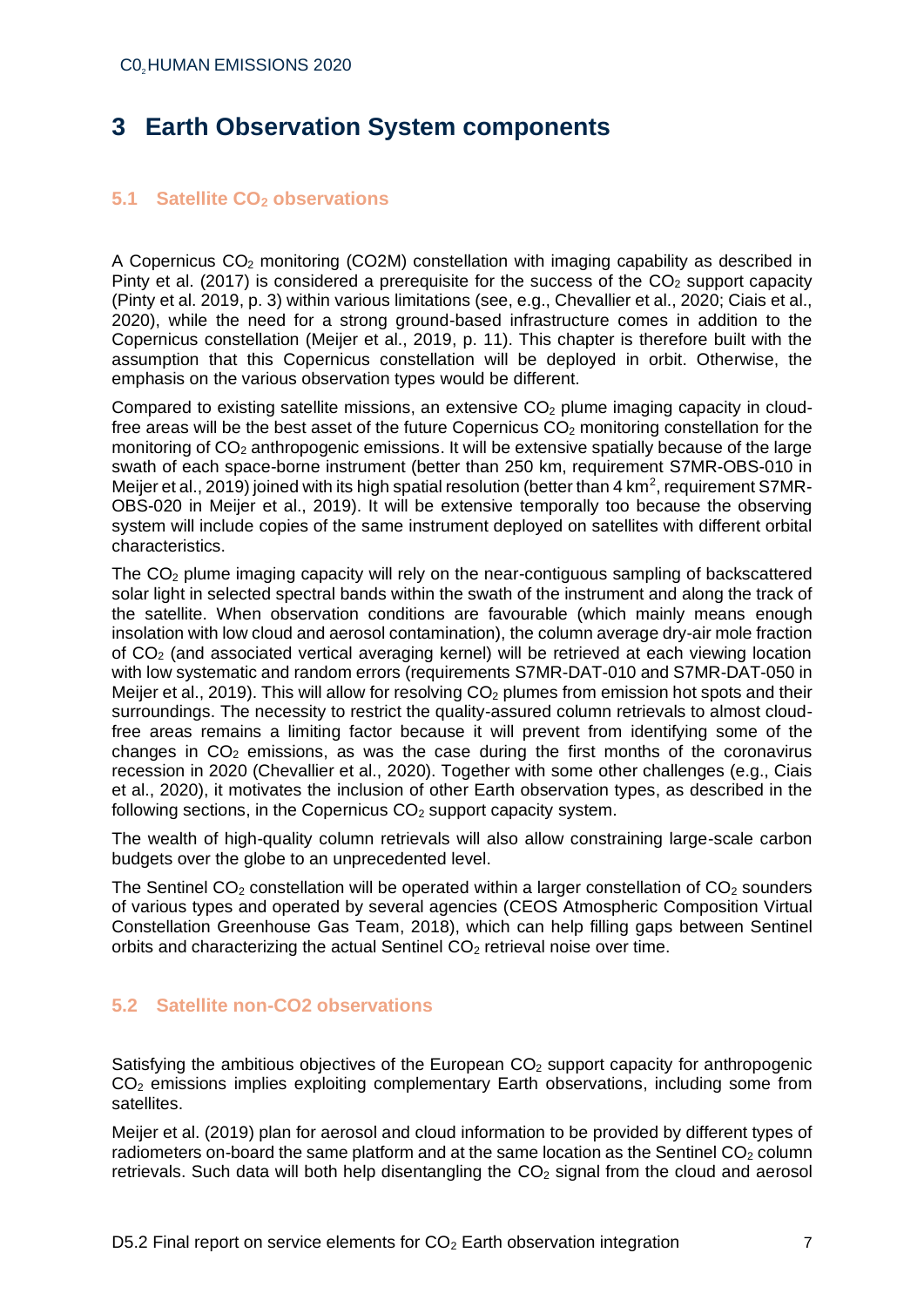signals in the measured spectra, and help excluding the pixels where the signal remains too ambiguous.

Further in the data flow,  $NO<sub>2</sub>$  retrievals that are spatially and temporally co-located with the Sentinel  $CO<sub>2</sub>$  retrievals will allow some tagging of the  $CO<sub>2</sub>$  plumes with respect to cleaner "background" scenes to identify the  $CO<sub>2</sub>$  source and to characterize the plume direction and the local wind speed (Meijer et al., 2019, p. 24). NO<sub>2</sub> was chosen because it is co-emitted with  $CO<sub>2</sub>$  when fossil fuel is burnt; but, on the downside,  $CO<sub>2</sub>$  and NO<sub>2</sub> plumes may not always overlap, even close to the plume origin, because  $NO<sub>2</sub>$  has a lifetime of the order of hours while CO<sup>2</sup> does not have any defined lifetime.

Information about wind direction from  $NO<sub>2</sub>$  plumes will be restricted to the vicinity of  $NO<sub>2</sub>$ emission hot spots. It will have to be complemented by information about wind speed at the same location and by information about the 3D structure of wind over the whole globe when inferring large-scale  $CO<sub>2</sub>$  budgets. This information can come from wind-dedicated satellites in particular and from a much larger range of weather observations assimilated in Numerical Weather Prediction systems in general.

Many satellite observations can also provide some valuable information related to  $CO<sub>2</sub>$ sources and sinks in vegetated areas (solar-induced fluorescence, green fraction of absorbed photosynthetically active radiation in the plant canopy, vegetation biomass,  $\dots$ ) or about  $CO<sub>2</sub>$ anthropogenic emissions ( $NO<sub>2</sub><sup>4</sup>$ , CO, ...). Some other satellite observations can serve as proxies for the spatial and temporal variations of  $CO<sub>2</sub>$  emissions (data from the Global Positioning System, night light imagery, …).

#### <span id="page-7-0"></span>**5.3 Ground-based remote sensing observations**

The above-mentioned satellite retrievals of  $CO<sub>2</sub>$  and  $NO<sub>2</sub>$  columns and of aerosol properties are traditionally tuned<sup>5</sup> with the help of ground-based radiometers that also observe verticallyintegrated quantities. Reference retrievals from such devices are organized in international networks, like the Total Carbon Column Observing Network (TCCON, Wunch et al., 2011) and the Collaborative Carbon Column Observing Network (COCCON, Frey et al., 2019) for CO<sub>2</sub> or the Aerosol Robotic Network (AERONET, Holben et al., 1998) for aerosols. The importance of atmospheric plume monitoring in the CHE prototype implies a need to characterize the metrological resolution<sup>6</sup> of the satellite retrievals or of local averages of satellite retrievals. TCCON and COCCON can address it as long as their ability to identify  $XCO<sub>2</sub>$  variations of a few tenths of ppm only is further improved.

#### <span id="page-7-1"></span>**5.4 In situ and flask-sampling observation**

Article 3 of the Copernicus regulation<sup>7</sup> defines "in situ data" as all Earth observation data and ancillary ones that are not made from space. We choose the standard English definition here: "in the original or correct place"<sup>8</sup>, that excludes ground-based remote-sensing and flask samples analysed in distant laboratories. We therefore distinguish between in situ

 $4$  NO<sub>2</sub> was mentioned above for plume tagging. Here, we mention its use for data assimilation.

<sup>&</sup>lt;sup>5</sup> Following the definition of BIPM [\(https://www.bipm.org/fr/publications/guides/vim.html\)](https://www.bipm.org/fr/publications/guides/vim.html), we do not use the word "calibrated" here that implies controlled conditions that are not possible in the open air.

<sup>&</sup>lt;sup>6</sup> "smallest change in a quantity being measured that causes a perceptible change in the corresponding indication" [\(https://www.bipm.org/fr/publications/guides/vim.html\)](https://www.bipm.org/fr/publications/guides/vim.html).

<sup>7</sup> <https://eur-lex.europa.eu/legal-content/EN/TXT/?uri=CELEX%3A32014R0377>

<sup>8</sup> <https://www.oxfordlearnersdictionaries.com/definition/english/in-situ>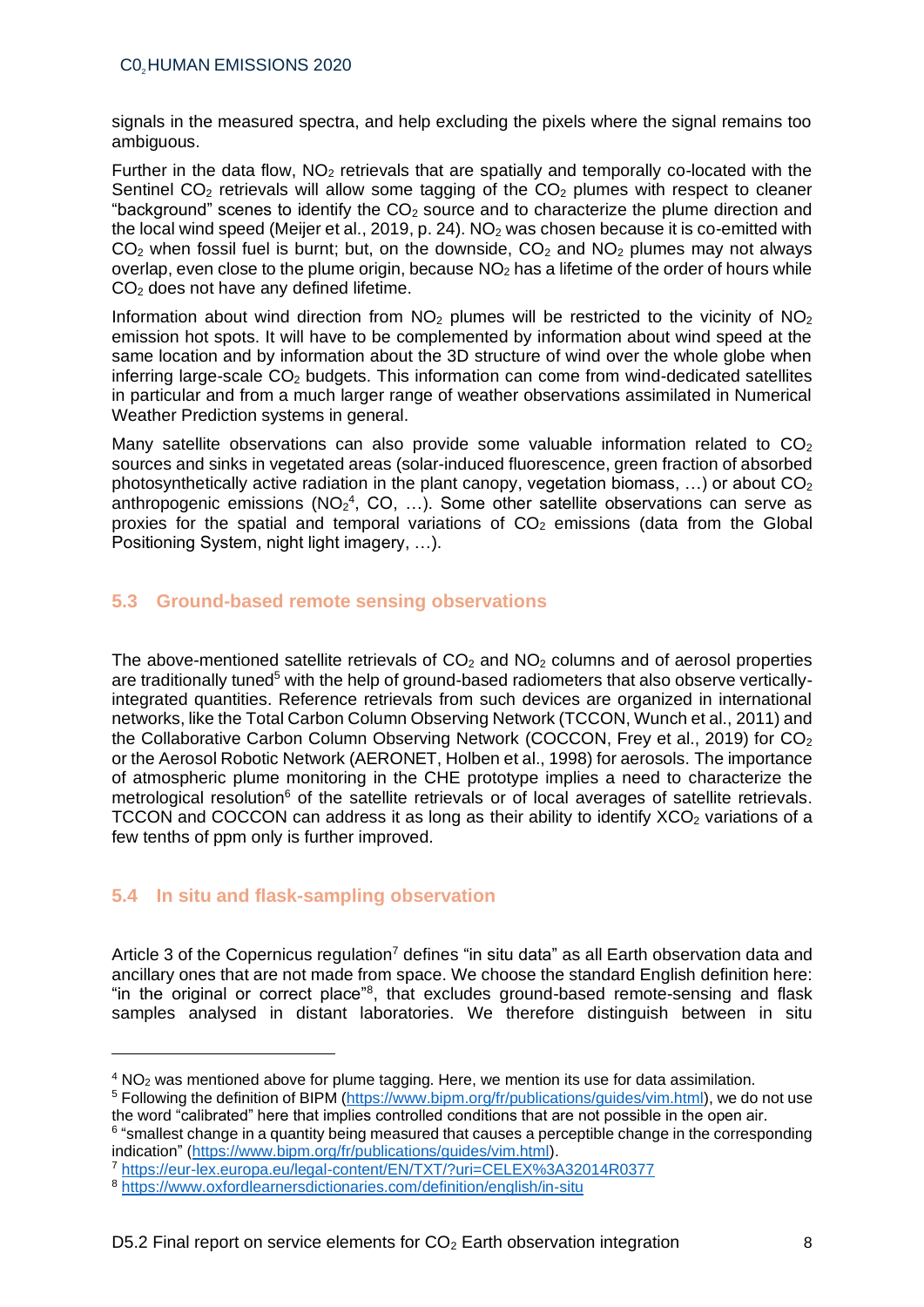#### C02 HUMAN EMISSIONS 2020

observations and flask-sampling observations in this section and we separate this section from the previous one about ground-based remote-sensing observations.

Relevant observations for the European  $CO<sub>2</sub>$  support capacity obviously include observations of the target quantities that can be used at the minimum for validation: local flux observations from micrometeorological towers in urban or other environments (like the Urban Flux Network or FluxNet), or from stack emission monitoring systems. They also cover local observations that either can be directly assimilated, or can inform about the quality of the assimilated data, or can help numerical models used in the data assimilation process. The more observation types and model types involved in the European  $CO<sub>2</sub>$  support capacity, the more Earth observations will be needed to support them. For example, satellite retrievals need observations for tuning; any additional tracer observation that is assimilated needs information about its sources and sinks and about how it relates to  $CO<sub>2</sub>$  emissions; any numerical model used in the assimilation process requires uncertainty quantification. It is important to note that there will be nuisance variables (i.e. knowledge gaps that are not limited to the target variables of the Copernicus support capacity) for all atmospheric tracers, even for the most obvious ones here like radiocarbon (Wang, 2016).

Given the emphasis put on atmospheric dispersion in the European  $CO<sub>2</sub>$  support capacity for anthropogenic  $CO<sub>2</sub>$  emissions, it is natural to quote in situ and flask-sampling tracer observations first. They are made close to the Earth's surface or higher in the atmosphere by aircraft, balloons or from free-fall tubes. They include observations of the main tracers mentioned so far in this chapter  $(CO_2, NO_2, CO)$ , but also of isotopic measurements like radiocarbon, for other tracers that are related to  $CO<sub>2</sub>$  sources and sinks (e.g., oxygen and carbonyl sulfide) or to atmospheric transport (e.g., radon and  $SF<sub>6</sub>$ ). Reference measurements of that kind are maintained within programmes coordinated by the Global Atmospheric Watch Programme of the World Meteorological Organization (like those of the European Integrated Carbon Observation System, or of the National Oceanic and Atmospheric Administration Greenhouse Gas Reference Network, or the long-term aircraft programmes Comprehensive Observation Network for TRace gases by AirLiner and In-service Aircraft for a Global Observing System). Urban networks of lower-cost medium precision sensors for greenhouse gases may also be deployed in the future (e.g., Wu et al., 2016). Some data are available from air quality networks. Some come with delays that are not fit for near-real-time data assimilation and leaving them suitable for post-processing (e.g., validation) or re-analyses. Aircore measurements of the  $CO<sub>2</sub>$  mole fraction profile (Tans, 2009) have a special role in this domain because they are the only calibrated measurements of the  $CO<sub>2</sub>$  column per se and therefore come with very small systematic errors. However, they cannot be operated in an urban (i.e. inhabited) environment for security reasons. We also mention here again the need for accurate information about atmospheric winds when inferring emissions from mole fraction gradients, and the interest of exploiting proxy observations for the spatial and temporal variations of  $CO<sub>2</sub>$ emissions, like road traffic or temperature data. In terms of emission model support, the main need will likely be for observations informing about emission factors or emission ratios which vary much in space and time (e.g., Ammoura et al., 2014).

In situ and flask-sampling observation all have heterogeneous spatial coverage, in particular outside developed countries. They therefore do not sample the natural variability of their target variables well.

#### <span id="page-8-0"></span>**5.5 Near-real-time activity data**

Annual national inventories of energy and fuel use that are traditionally used to assess  $CO<sub>2</sub>$ emissions rely on economic statistics and are available at least one year after reality. The first report of the Copernicus Expert group already highlighted the potential of near-real-time activity data, like mobility data or electricity management data, to offer spatial and temporal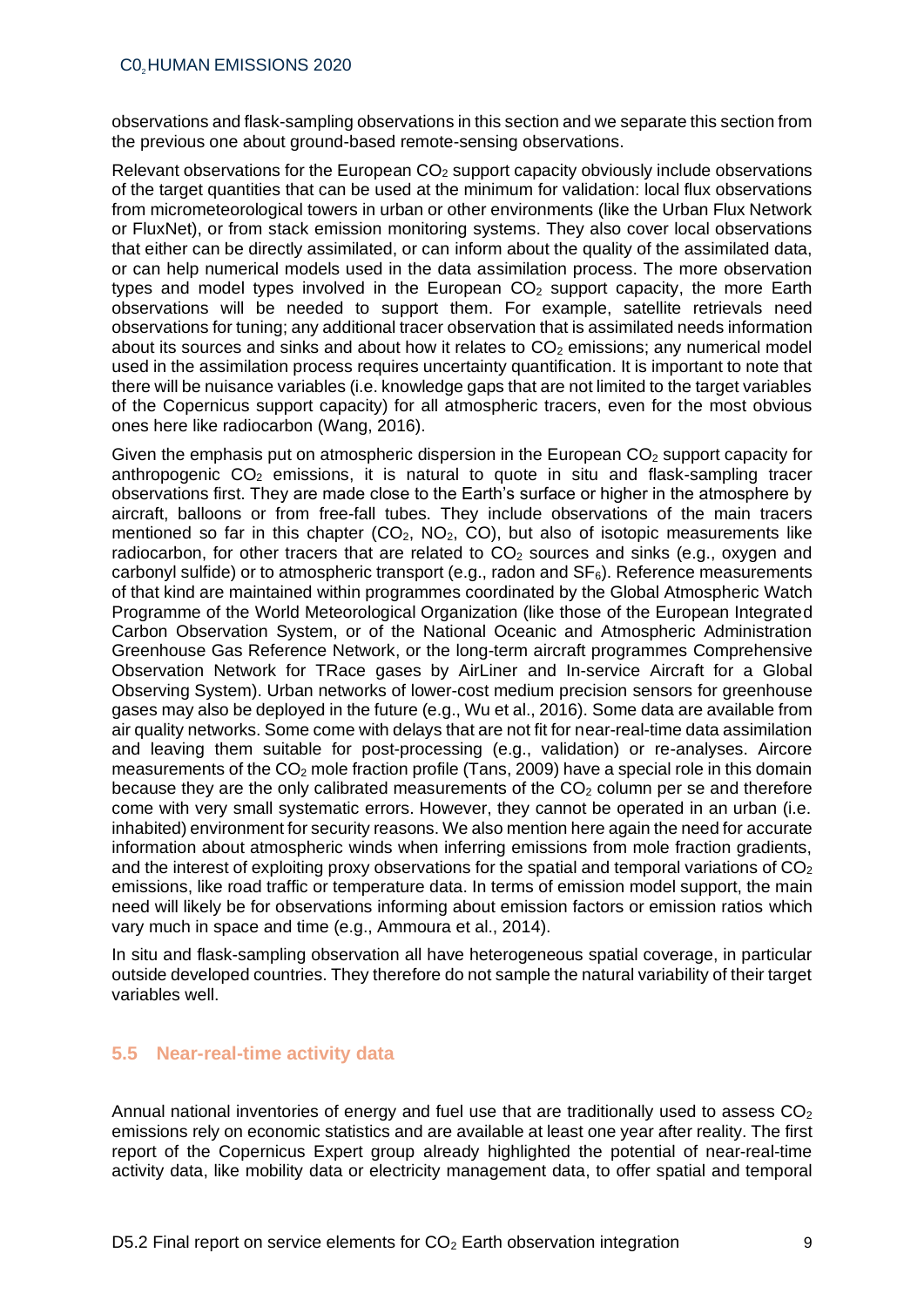detail rapidly (Ciais et al. 2015, p. 16). This potential has been realized within the first months of the coronavirus recession, when such activity data allowed converging estimates of the changes in on-going  $CO<sub>2</sub>$  emissions, initially over China (Myllyvirta, 2020) and then over the whole globe (Le Quéré et al., 2020; Liu et al., 2020; [http://carbonmonitor.org\)](http://carbonmonitor.org/). Some of the activity data originate from the private sector and had to be purchased. In general, there is no commitment from the various activity data providers across the globe to sustain their data flow in the same conditions. Actually, the visibility offered by their use for  $CO<sub>2</sub>$  emission estimation increases their strategic value and, for some of them, may change their price or even call their public availability into question. Identifying appropriate data providers across the globe, characterizing the relationship between their data and  $CO<sub>2</sub>$  emissions, and sustaining the data flow with the providers represent both a remarkable new opportunity for the CHE prototype and a difficult challenge.

### <span id="page-9-0"></span>**4 Recommendations for operational prototype**

As explained in the introduction, it is still too early to define the role of each Earth observation stream in the operational prototype. Only the data from the CO2M mission have a clear position in the system, as assimilated data. The measurement systems or measurement networks for the other data that will be given a key role will likely need to be developed, but this is not addressed here.

The above-mentioned Earth observations can be summarised in the following form.

| <b>Component</b>                                                                                                                                           | <b>Domain</b>    | <b>Stream</b> | <b>Recommendation</b>   | <b>Estimated</b><br>effort<br>(Person<br><b>Months)</b> |
|------------------------------------------------------------------------------------------------------------------------------------------------------------|------------------|---------------|-------------------------|---------------------------------------------------------|
| Satellite XCO <sub>2</sub><br>retrievals<br>(Atmospheric<br>Composition<br>Virtual<br>Constellation with<br>or without the<br>CO2M mission)                | Global, regional | NRT, RA       | Timeliness,<br>accuracy | 60                                                      |
| Satellite retrievals<br>of column-<br>average non- $CO2$<br>tracers related to<br>CO <sub>2</sub><br>anthropogenic<br>emissions $(NO2,$<br>$CO, \ldots$ ), | Global, regional | NRT, RA       | Timeliness,<br>accuracy | 60                                                      |
| Satellite retrievals<br>related to $CO2$<br>sources and<br>sinks in<br>vegetated areas                                                                     | Global, regional | NRT, RA       | Timeliness,<br>accuracy | 60                                                      |

**Table 1: Implementation priorities linked to the domain (global, regional, local) and stream for application in the prototype: Near Real Time (NRT) and re-analysis (RA). An estimate of the effort required is given in person months.**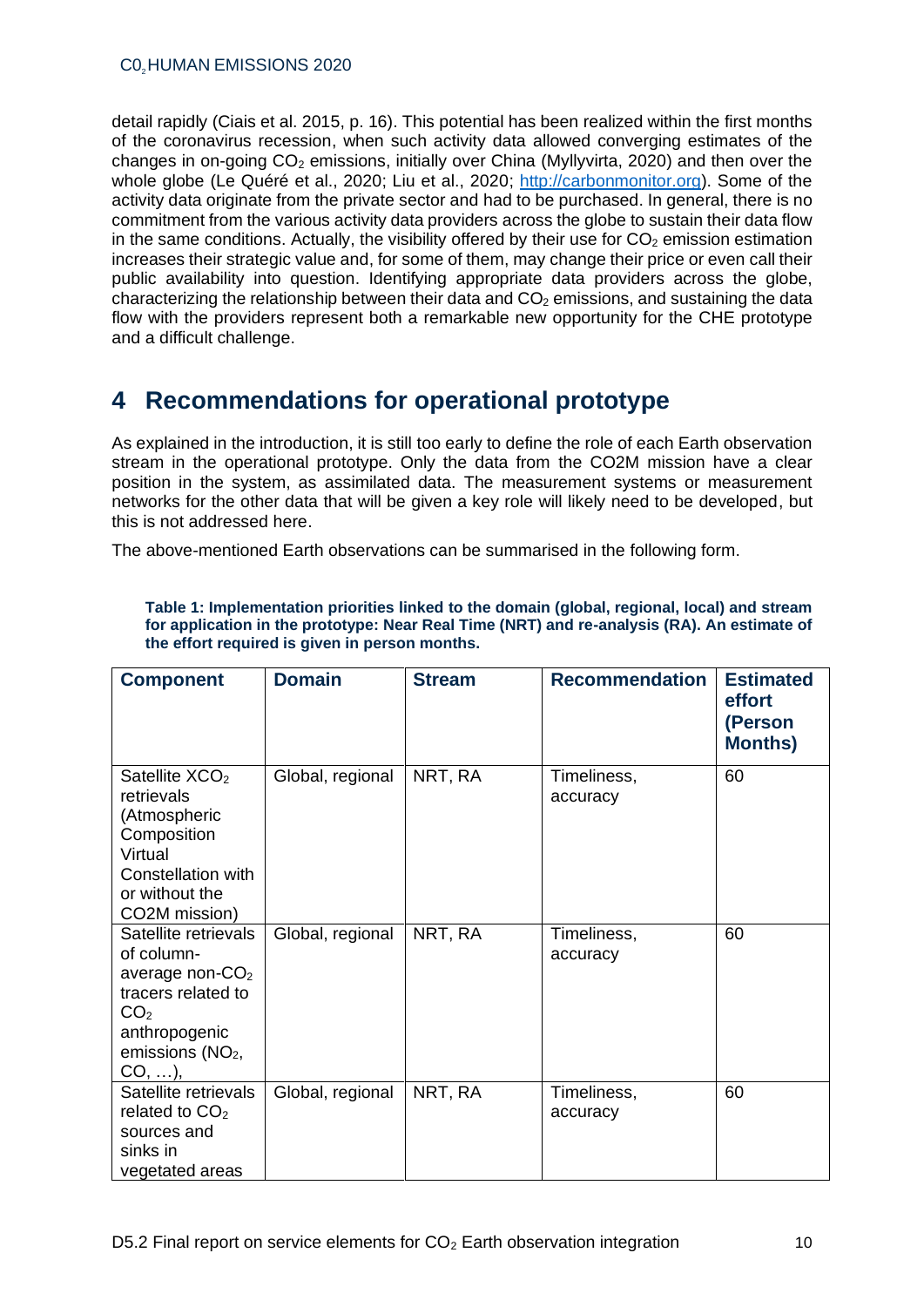#### C02 HUMAN EMISSIONS 2020

| (SIF, FAPAR,                  |                  |           |                    |    |
|-------------------------------|------------------|-----------|--------------------|----|
| vegetation                    |                  |           |                    |    |
| biomass, $\ldots$ )           |                  |           |                    |    |
| <b>Satellite</b>              | Global, regional | NRT, RA   | Timeliness,        | 36 |
| observations                  |                  |           | accuracy           |    |
| related to the                |                  |           |                    |    |
| spatial and                   |                  |           |                    |    |
| temporal                      |                  |           |                    |    |
| variations of CO <sub>2</sub> |                  |           |                    |    |
|                               |                  |           |                    |    |
| emissions (data               |                  |           |                    |    |
| from the GPS,                 |                  |           |                    |    |
| night-light                   |                  |           |                    |    |
| imagery, ).                   |                  |           |                    |    |
| Ground-based                  | Global, regional | <b>RA</b> | Metrological       | 6  |
| remote sensing                |                  |           | resolution (higher |    |
| observations                  |                  |           | than current for   |    |
| (TCCON,                       |                  |           | $XCO2$ )           |    |
| COCCON,                       |                  |           |                    |    |
| AERONET)                      |                  |           |                    |    |
| In situ and flask-            | Global, regional | NRT, RA   | Timeliness,        | 36 |
| sampling                      |                  |           | accuracy           |    |
| observations of               |                  |           |                    |    |
| tracers that are              |                  |           |                    |    |
| related to $CO2$              |                  |           |                    |    |
| sources and                   |                  |           |                    |    |
| sinks or to                   |                  |           |                    |    |
| atmospheric                   |                  |           |                    |    |
| transport                     |                  |           |                    |    |
| (WMO/GAW                      |                  |           |                    |    |
| including ICOS,               |                  |           |                    |    |
| NOAA, IAGOS,                  |                  |           |                    |    |
| CONTRAIL; air-                |                  |           |                    |    |
| quality networks              |                  |           |                    |    |
| and some lower-               |                  |           |                    |    |
|                               |                  |           |                    |    |
| cost medium                   |                  |           |                    |    |
| precision sensor              |                  |           |                    |    |
| urban networks)               |                  |           |                    |    |
| Flux observations             | Global, regional | <b>RA</b> | Accuracy           | 6  |
| (FluxNet, the                 |                  |           |                    |    |
| Urban Flux                    |                  |           |                    |    |
| Network, )                    |                  |           |                    |    |
| Wind                          | Global, regional | NRT, RA   | Timeliness,        | 60 |
| observations from             |                  |           | accuracy           |    |
| satellites or from            |                  |           |                    |    |
| the surface                   |                  |           |                    |    |
| <b>Observations</b>           | Global, regional | NRT, RA   | Timeliness,        | 60 |
| about sources                 |                  |           | accuracy           |    |
| and sinks of any              |                  |           |                    |    |
| non- $CO2$ tracer             |                  |           |                    |    |
| used and about                |                  |           |                    |    |
| how this tracer               |                  |           |                    |    |
| relates to $CO2$              |                  |           |                    |    |
| emissions (e.g.,              |                  |           |                    |    |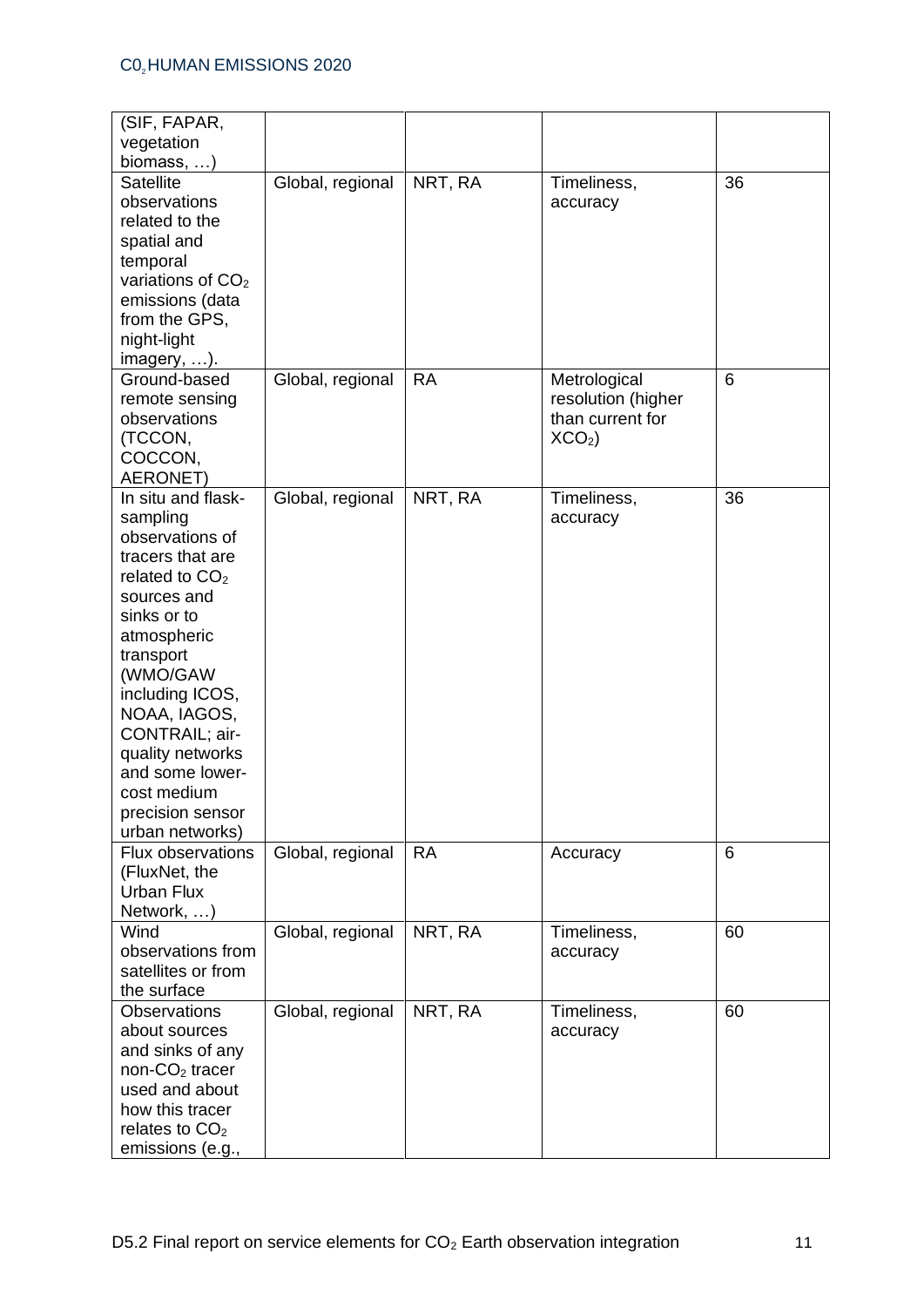| ΟH<br>concentrations).          |                            |                                         |    |
|---------------------------------|----------------------------|-----------------------------------------|----|
| Near-real-time<br>activity data | Global, regional   NRT, RA | Timeliness,<br>operational data<br>flow | 60 |

# <span id="page-11-0"></span>**5 Research priorities**

The assimilation of Earth observations in an atmospheric chemistry-transport model, possibly coupled with emission and absorption process models, to monitor anthropogenic  $CO<sub>2</sub>$ emissions is a new promising research area. However, the ambition of the Copernicus  $CO<sub>2</sub>$ support capacity to reach enough accuracy in this domain for the provision of extra evidence on the anthropogenic emissions levels and trends within the framework of the Paris Agreement is particularly challenging. A large research effort is needed to identify the role of each relevant Earth observation type in such a system and to develop the modelling capability associated to the main ones. The priorities are summarised in the following table.

#### **Table 2: Research priorities linked to the domain (global, regional, local) and stream for application in the prototype: Near Real Time (NRT) and re-analysis (RA). An estimate of the effort required is given in person months.**

| <b>Component</b>            | <b>Domain</b> | <b>Stream</b> | <b>Recommendation</b>                                                                                                                                                                                                                                                     | <b>Estimated</b><br>effort<br>(Person<br><b>Months)</b> |
|-----------------------------|---------------|---------------|---------------------------------------------------------------------------------------------------------------------------------------------------------------------------------------------------------------------------------------------------------------------------|---------------------------------------------------------|
| Data assimilation<br>system | Global        | NRT, RA       | Identify contributions<br>from direct or indirect<br>observations of<br>anthropogenic activity<br>(co-emitted tracers,<br>activity data, ) for<br>the separation<br>between fossil fuel<br>and non-fossil fuel<br>fluxes and possibly<br>for some sectoral<br>attribution | 60                                                      |
| Data assimilation<br>system | Global        | NRT, RA       | Identify contributions<br>from direct or indirect<br>observations of<br>vegetation activity<br>(SIF, COS, ) for the<br>separation between<br>fossil fuel and non-<br>fossil fuel fluxes                                                                                   | 60                                                      |
| Transport model             | Global        | NRT, RA       | Identify contributions<br>from direct or indirect<br>observations of<br>atmospheric transport                                                                                                                                                                             | 60                                                      |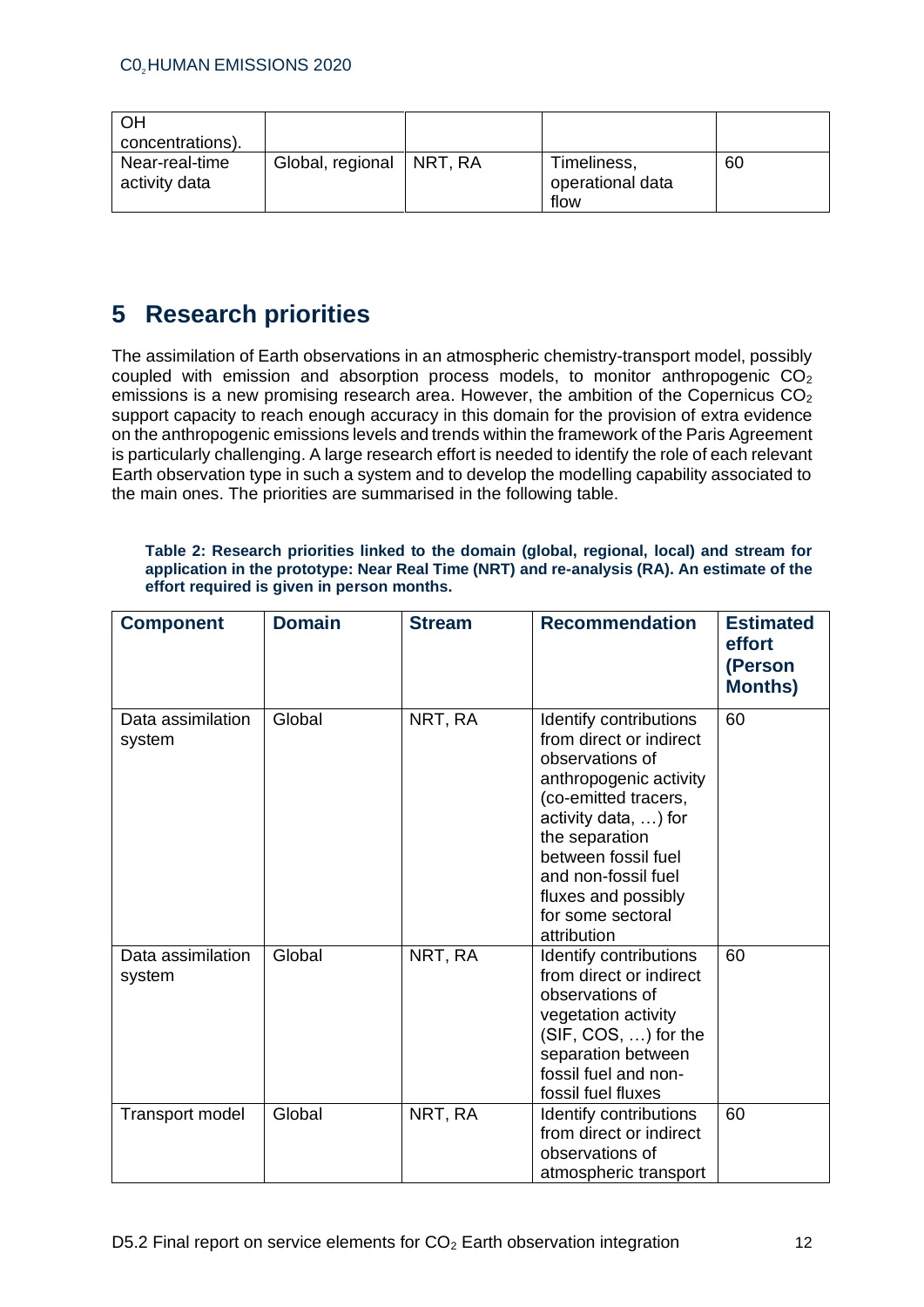|                         |        |         | (plume orientation in<br>the CO2M mission<br>images, wind vector<br>retrievals,<br>measurements of<br>radon, $\ldots$ ) for the<br>improvement of<br>transport simulation |    |
|-------------------------|--------|---------|---------------------------------------------------------------------------------------------------------------------------------------------------------------------------|----|
| Observation<br>operator | Global | NRT, RA | Develop a realistic<br>modelling framework<br>for each new<br>observation<br>(radiocarbon, $NO2$ ,<br>etc.), including<br>corresponding error<br>statistics               | 60 |

# <span id="page-12-0"></span>**Acknowledgements**

The author is grateful to Anna Agustí-Panareda, Gianpaolo Balsamo, Marko Scholze, Thomas Kaminski, Jérome Barré, Joe McNorton, Michael Vossbeck and Hartmut Boesch for constructive comments on a previous version of this report.

# <span id="page-12-1"></span>**6 References**

Ammoura, L., Xueref-Remy, I., Gros, V., Baudic, A., Bonsang, B., Petit, J.-E., Perrussel, O., Bonnaire, N., Sciare, J., and Chevallier, F.: Atmospheric measurements of ratios between CO2 and co-emitted species from traffic: a tunnel study in the Paris megacity, Atmos. Chem. Phys., 14, 12871–12882, https://doi.org/10.5194/acp-14-12871-2014, 2014.

CEOS Atmospheric Composition Virtual Constellation Greenhouse Gas Team: A constellation architecture for monitoring carbon dioxide and methane from space, Report from the Committee on Earth Observation Satellites (CEOS) Atmospheric Composition Virtual Constellation (AC-VC), available at:

[http://ceos.org/document\\_management/Virtual\\_Constellations/ACC/Documents/CEOS\\_AC-](http://ceos.org/document_management/Virtual_Constellations/ACC/Documents/CEOS_AC-VC_GHG_White_Paper_Version_1_20181009.pdf)[VC\\_GHG\\_White\\_Paper\\_Version\\_1\\_20181009.pdf,](http://ceos.org/document_management/Virtual_Constellations/ACC/Documents/CEOS_AC-VC_GHG_White_Paper_Version_1_20181009.pdf) 2018.

Chevallier, F., Zheng, B., Broquet, G., Ciais, P., Liu, Z., Davis, S. J., et al. (2020). Local anomalies in the column‐averaged dry air mole fractions of carbon dioxide across the globe during the first months of the coronavirus recession. Geophysical Research Letters, 47, e2020GL090244. Accepted Author Manuscript. [https://doi.org/10.1029/2020GL090244.](https://doi.org/10.1029/2020GL090244)

Ciais, P., D. Crisp, H. Denier Van Der Gon, R. Engelen, M. Heimann, G. Janssens-Maenhout, P. J. Rayner and M. Scholze (2015) Towards a European operational observing system to monitor fossil CO<sub>2</sub> emissions, doi:10.2788/350433, European Commission Joint Research Centre – ISBN 978-92-79-53482-9.

Ciais, P., Wang, Y., Andrew, R., Bréon, F.-M., Chevallier, F., Broquet, G., Nabuurs, G.-J., Peters, G., Mc Grath, M., Meng, W., Zheng, B., Tao, S. (2020). Biofuel burning and human respiration bias on satellite estimates of fossil fuel CO2 emissions, Environ. Res. Lett., 15 074036,<https://doi.org/10.1088/1748-9326/ab7835>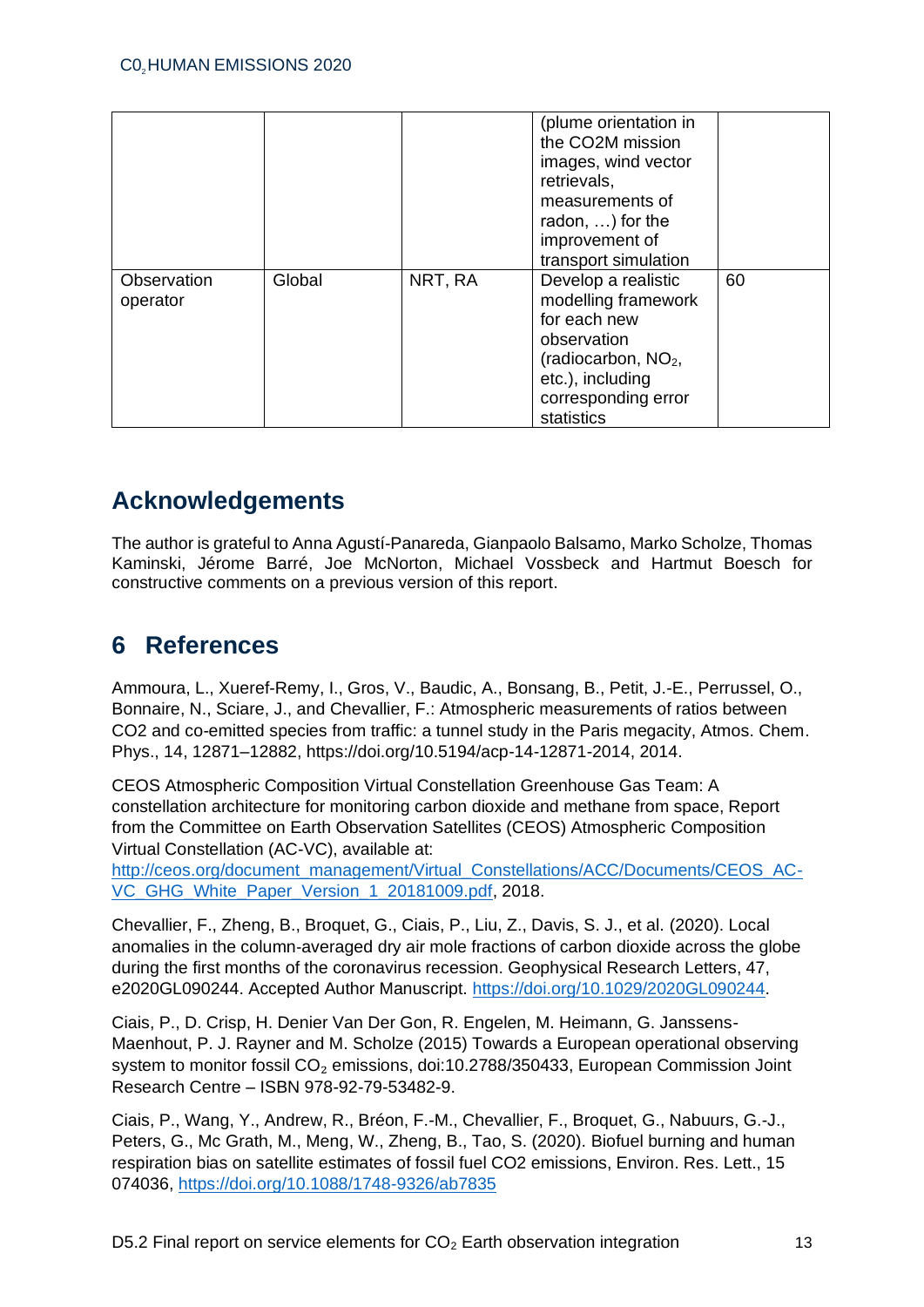#### C02 HUMAN EMISSIONS 2020

Frey, M., Sha, M. K., Hase, F., Kiel, M., Blumenstock, T., Harig, R., Surawicz, G., Deutscher, N. M., Shiomi, K., Franklin, J. E., Bösch, H., Chen, J., Grutter, M., Ohyama, H., Sun, Y., Butz, A., Mengistu Tsidu, G., Ene, D., Wunch, D., Cao, Z., Garcia, O., Ramonet, M., Vogel, F., and Orphal, J.: Building the COllaborative Carbon Column Observing Network (COCCON): long-term stability and ensemble performance of the EM27/SUN Fourier transform spectrometer, Atmos. Meas. Tech., 12, 1513–1530, https://doi.org/10.5194/amt-12-1513-2019, 2019.

Holben, B. N., Eck, T. F., Slutsker, I., Tanre, D., Buis, J. P., Set-zer, A., Vermote, E., Reagan, J. A., Kaufman, Y. J., Nakajima,T., Lavenu, F., Jankowiak, I., and Smirnov, A.: AERONET: A federated instrument network and data archive for aerosol characterization, Remote Sens. Environ., 66, 1–16, 1998.

Le Quéré, C., Jackson, R.B., Jones, M.W., Smith, A.J.P., Abernethy, S., Andrew, R.M., et al. (2020). Temporary reduction in daily global CO2 emissions during the COVID-19 forced confinement. Nat. Clim. Chang. 10, 647–653 (2020). https://doi.org/10.1038/s41558-020- 0797-x

Liu, Z., Ciais, P., Deng, Z. et al. Near-real-time monitoring of global CO2 emissions reveals the effects of the COVID-19 pandemic. Nat Commun 11, 5172 (2020). doi:10.1038/s41467- 020-18922-7.

Meijer et al. (2019), Copernicus CO<sup>2</sup> MonitoringMission Requirements Document, [https://esamultimedia.esa.int/docs/EarthObservation/CO2M\\_MRD\\_v2.0\\_Issued20190927.pd](https://esamultimedia.esa.int/docs/EarthObservation/CO2M_MRD_v2.0_Issued20190927.pdf) [f](https://esamultimedia.esa.int/docs/EarthObservation/CO2M_MRD_v2.0_Issued20190927.pdf)

Myllyvirta, L. (2020). Analysis: Coronavirus temporarily reduced China's CO2 emissions by a quarter, 19 Feb 2020, [https://www.carbonbrief.org/analysis-coronavirus-has-temporarily](https://www.carbonbrief.org/analysis-coronavirus-has-temporarily-reduced-chinas-co2-emissions-by-a-quarter)[reduced-chinas-co2-emissions-by-a-quarter](https://www.carbonbrief.org/analysis-coronavirus-has-temporarily-reduced-chinas-co2-emissions-by-a-quarter)

Pinty, B., G. Janssens-Maenhout, M. Dowell, H. Zunker, T. Brunhes, P. Ciais, D. Dee, H. Denier van der Gon, H. Dolman, M. Drinkwater, R. Engelen, M. Heimann, K. Holmlund, R. Husband, A. Kentarchos, Y. Meijer, P. Palmer and M. Scholze (2017) An operational anthropogenic  $CO<sub>2</sub>$  emissions monitoring & verification support capacity - Baseline requirements, Model components and functional architecture, doi:10.2760/39384, European Commission Joint Research Centre, EUR 28736 EN.

Pinty B., P. Ciais, D. Dee, H. Dolman, M. Dowell, R. Engelen, K. Holmlund, G. Janssens-Maenhout, Y. Meijer, P. Palmer, M. Scholze, H. Denier van der Gon, M. Heimann, O. Juvyns, A. Kentarchos and H. Zunker (2019) An Operational Anthropogenic  $CO<sub>2</sub>$  Emissions Monitoring & Verification Support Capacity – Needs and high level requirements for in situ measurements, doi:10.2760/182790, European Commission Joint Research Centre, EUR 29817 EN.

Tans, P. P.: System and method for providing vertical profile measurements of atmospheric gases, US Patent Office, 2009.

Wang, Y. (2016) The potential of observations of radiocarbon in atmospheric CO2 for the atmospheric inversion of fossil fuel CO2 emission at regional scale. Earth Sciences. Université Paris-Saclay, 2016. English. ⟨NNT : 2016SACLV113⟩. ⟨tel-01529200⟩

Wu, L., Broquet, G., Ciais, P., Bellassen, V., Vogel, F., Chevallier, F., Xueref-Remy, I., and Wang, Y.: What would dense atmospheric observation networks bring to the quantification of city CO2 emissions?, Atmos. Chem. Phys., 16, 7743–7771, https://doi.org/10.5194/acp-16- 7743-2016, 2016.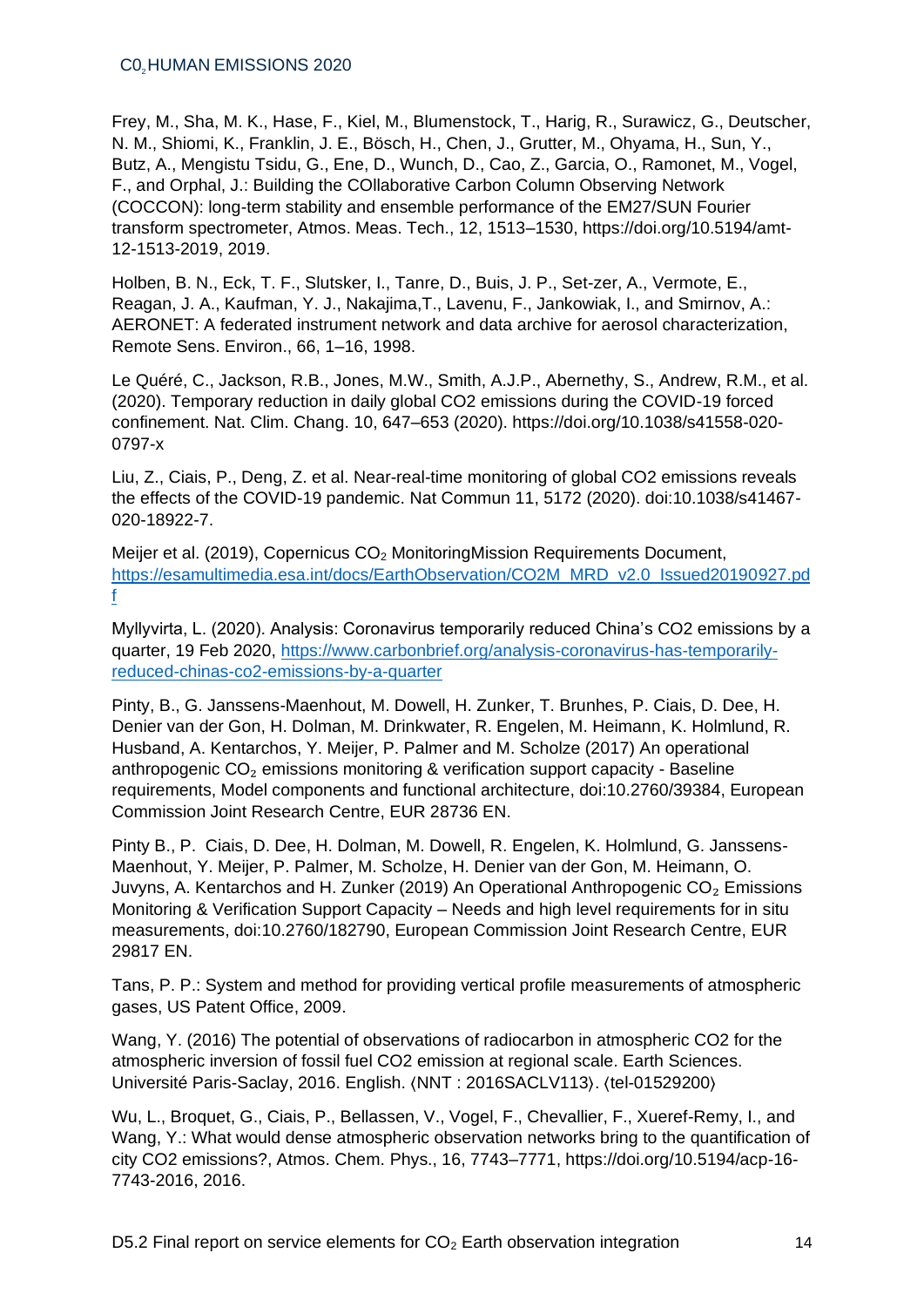Wunch, D., Wennberg, P. O., Toon, G. C., Connor, B. J., Fisher, B., Osterman, G. B., Frankenberg, C., Mandrake, L., O'Dell, C., Ahonen, P., Biraud, S. C., Castano, R., Cressie, N., Crisp, D., Deutscher, N. M., Eldering, A., Fisher, M. L., Griffith, D. W. T., Gunson, M., Heikkinen, P., Keppel-Aleks, G., Kyrö, E., Lindenmaier, R., Macatangay, R., Mendonca, J., Messerschmidt, J., Miller, C. E., Morino, I., Notholt, J., Oyafuso, F. A., Rettinger, M., Robinson, J., Roehl, C. M., Salawitch, R. J., Sherlock, V., Strong, K., Sussmann, R., Tanaka, T., Thompson, D. R., Uchino, O., Warneke, T., and Wofsy, S. C.: A method for evaluating bias in global measurements of CO2 total columns from space, Atmos. Chem. Phys., 11, 12317–12337, https://doi.org/10.5194/acp-11-12317-2011, 2011.

| <b>Version</b>      | Author(s)     | <b>Date</b> | <b>Changes</b>        |
|---------------------|---------------|-------------|-----------------------|
| 0.1 of the Progress | F. Chevallier | 05/12/2019  | Initial version       |
| report              | (CEA/LSCE)    |             |                       |
| 1.0 of the Progress | F. Chevallier | 17/12/2019  | Final version 1 after |
| report              | (CEA/LSCE)    |             | internal review       |
| 1.0 of the Final    | F. Chevallier | 30/10/2020  | New section 3.5       |
| report              | (CEA/LSCE)    |             | "Near-real-time       |
|                     |               |             | activity data",       |
|                     |               |             | revision of 3.3       |
|                     |               |             | "Ground-based         |
|                     |               |             | remote sensing        |
|                     |               |             | observations".        |
|                     |               |             | inclusion of          |
|                     |               |             | information from two  |
|                     |               |             | new papers and        |
|                     |               |             | minor updates in      |
|                     |               |             | response to remarks   |
|                     |               |             | from A. Agustí-       |
|                     |               |             | Panareda and G.       |
|                     |               |             | Balsamo.              |
|                     |               |             |                       |

### **Document History**

# **Internal Review History**

| <b>Internal Reviewers</b>  | <b>Date</b> | <b>Comments</b>        |
|----------------------------|-------------|------------------------|
| Michael Vossbeck and       | 17/12/2019  | Approved with comments |
| Thomas Kaminski (iLab) for |             |                        |
| the progress report        |             |                        |
| Hartmut Boesch (UoL) for   | 17/12/2019  | Approved with comments |
| the progress report        |             |                        |
|                            |             |                        |
|                            |             |                        |